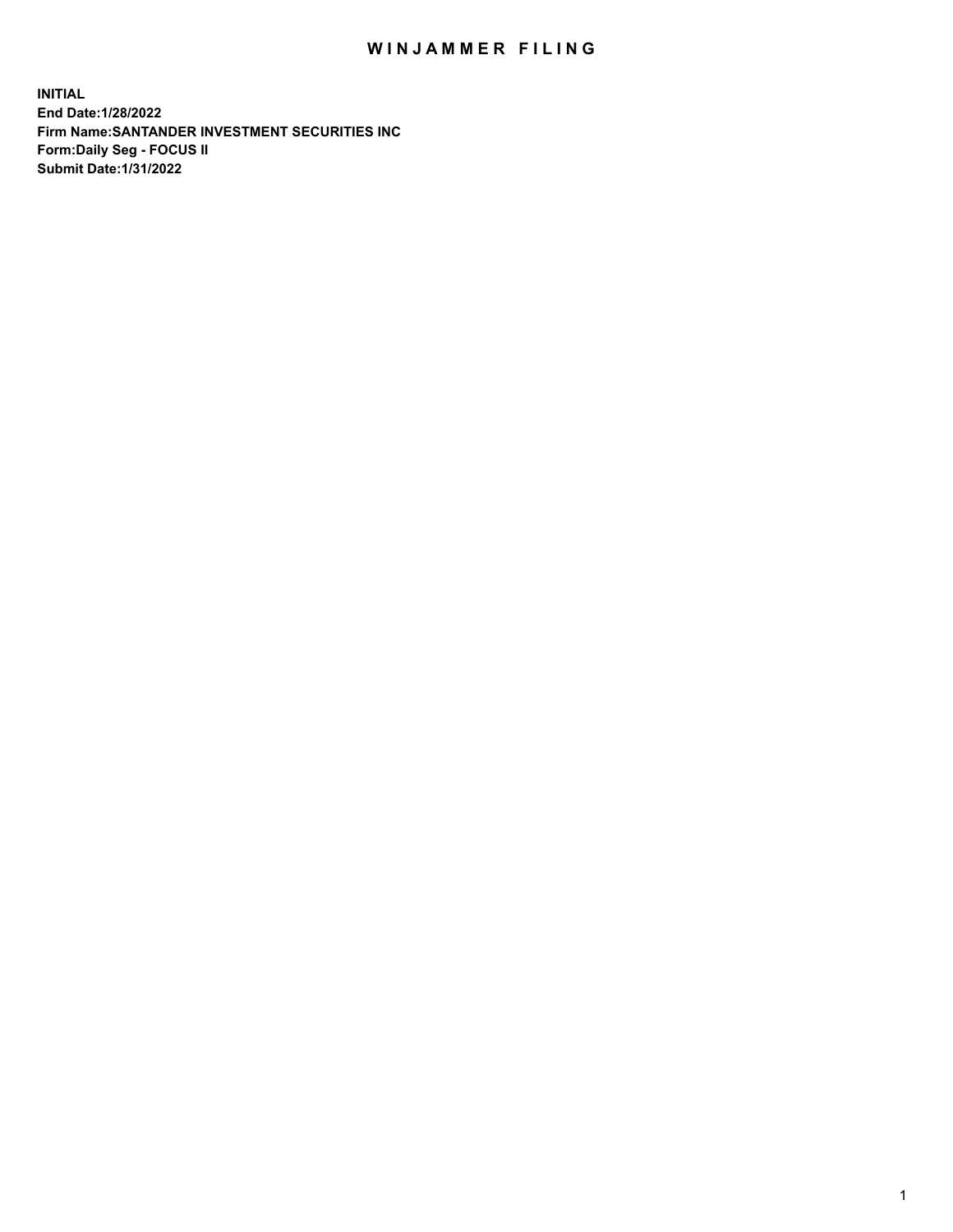**INITIAL End Date:1/28/2022 Firm Name:SANTANDER INVESTMENT SECURITIES INC Form:Daily Seg - FOCUS II Submit Date:1/31/2022 Daily Segregation - Cover Page**

Name of Company **SANTANDER INVESTMENT SECURITIES INC** Contact Name **Richard Ro** Contact Phone Number **(212) 350-3662** Contact Email Address **richard.ro@santander.us** FCM's Customer Segregated Funds Residual Interest Target (choose one): a. Minimum dollar amount: ; or **70,000,000** b. Minimum percentage of customer segregated funds required:% ; or **0** c. Dollar amount range between:and; or **0 0** d. Percentage range of customer segregated funds required between:% and%. **0 0** FCM's Customer Secured Amount Funds Residual Interest Target (choose one): a. Minimum dollar amount: ; or **0** b. Minimum percentage of customer secured funds required:% ; or **0** c. Dollar amount range between:and; or **0 0** d. Percentage range of customer secured funds required between:% and%. **0 0** FCM's Cleared Swaps Customer Collateral Residual Interest Target (choose one): a. Minimum dollar amount: ; or **0** b. Minimum percentage of cleared swaps customer collateral required:% ; or **0**

c. Dollar amount range between:and; or **0 0** d. Percentage range of cleared swaps customer collateral required between:% and%. **0 0**

Attach supporting documents CH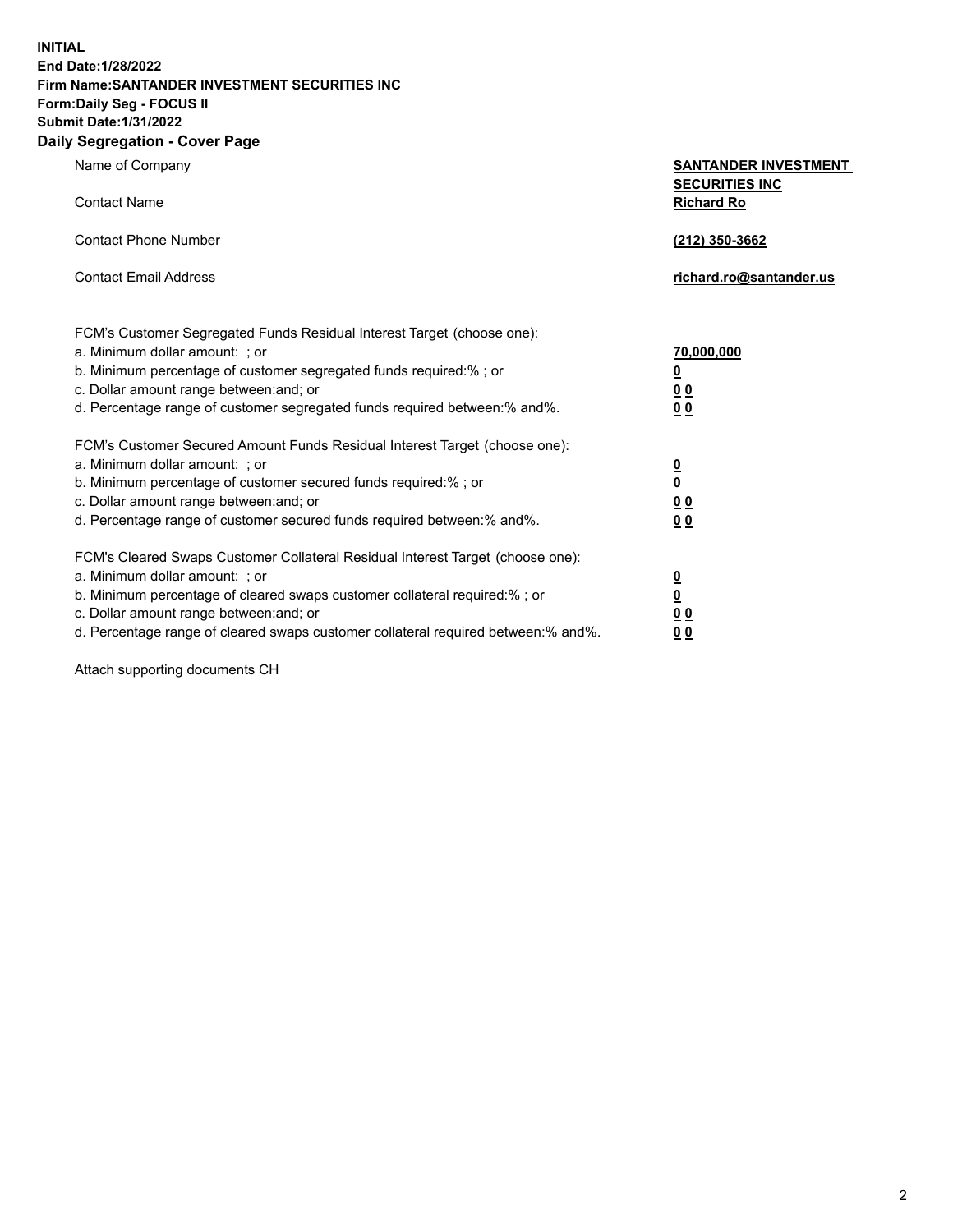## **INITIAL End Date:1/28/2022 Firm Name:SANTANDER INVESTMENT SECURITIES INC Form:Daily Seg - FOCUS II Submit Date:1/31/2022 Daily Segregation - Secured Amounts**

|          | Foreign Futures and Foreign Options Secured Amounts                                         |                   |
|----------|---------------------------------------------------------------------------------------------|-------------------|
|          | Amount required to be set aside pursuant to law, rule or regulation of a foreign            | $0$ [7305]        |
|          | government or a rule of a self-regulatory organization authorized thereunder                |                   |
| 1.       | Net ledger balance - Foreign Futures and Foreign Option Trading - All Customers             |                   |
|          | A. Cash                                                                                     | $0$ [7315]        |
|          | B. Securities (at market)                                                                   | $0$ [7317]        |
| 2.       | Net unrealized profit (loss) in open futures contracts traded on a foreign board of trade   | $0$ [7325]        |
| 3.       | Exchange traded options                                                                     |                   |
|          | a. Market value of open option contracts purchased on a foreign board of trade              | $0$ [7335]        |
|          | b. Market value of open contracts granted (sold) on a foreign board of trade                | $0$ [7337]        |
| 4.       | Net equity (deficit) (add lines 1. 2. and 3.)                                               | $0$ [7345]        |
| 5.       | Account liquidating to a deficit and account with a debit balances - gross amount           | $0$ [7351]        |
|          | Less: amount offset by customer owned securities                                            | 0 [7352] 0 [7354] |
| 6.       | Amount required to be set aside as the secured amount - Net Liquidating Equity              | $0$ [7355]        |
|          | Method (add lines 4 and 5)                                                                  |                   |
| 7.       | Greater of amount required to be set aside pursuant to foreign jurisdiction (above) or line | $0$ [7360]        |
|          | 6.                                                                                          |                   |
|          | FUNDS DEPOSITED IN SEPARATE REGULATION 30.7 ACCOUNTS                                        |                   |
| 1.       | Cash in banks                                                                               |                   |
|          | A. Banks located in the United States                                                       | $0$ [7500]        |
|          | B. Other banks qualified under Regulation 30.7                                              | 0 [7520] 0 [7530] |
| 2.       | Securities                                                                                  |                   |
|          | A. In safekeeping with banks located in the United States                                   | $0$ [7540]        |
|          | B. In safekeeping with other banks qualified under Regulation 30.7                          | 0 [7560] 0 [7570] |
| 3.       | Equities with registered futures commission merchants                                       |                   |
|          | A. Cash                                                                                     | $0$ [7580]        |
|          | <b>B.</b> Securities                                                                        | $0$ [7590]        |
|          | C. Unrealized gain (loss) on open futures contracts                                         | $0$ [7600]        |
|          | D. Value of long option contracts                                                           | $0$ [7610]        |
|          | E. Value of short option contracts                                                          | 0 [7615] 0 [7620] |
| 4.       | Amounts held by clearing organizations of foreign boards of trade                           |                   |
|          | A. Cash                                                                                     | $0$ [7640]        |
|          | <b>B.</b> Securities                                                                        | $0$ [7650]        |
|          | C. Amount due to (from) clearing organization - daily variation                             | $0$ [7660]        |
|          | D. Value of long option contracts                                                           | $0$ [7670]        |
|          | E. Value of short option contracts                                                          | 0 [7675] 0 [7680] |
| 5.       | Amounts held by members of foreign boards of trade                                          |                   |
|          | A. Cash                                                                                     | $0$ [7700]        |
|          | <b>B.</b> Securities                                                                        | $0$ [7710]        |
|          | C. Unrealized gain (loss) on open futures contracts                                         | $0$ [7720]        |
|          |                                                                                             |                   |
|          | D. Value of long option contracts                                                           | $0$ [7730]        |
|          | E. Value of short option contracts                                                          | 0 [7735] 0 [7740] |
| 6.<br>7. | Amounts with other depositories designated by a foreign board of trade                      | $0$ [7760]        |
|          | Segregated funds on hand                                                                    | $0$ [7765]        |
| 8.       | Total funds in separate section 30.7 accounts                                               | $0$ [7770]        |
| 9.       | Excess (deficiency) Set Aside for Secured Amount (subtract line 7 Secured Statement         | $0$ [7380]        |
|          | Page 1 from Line 8)                                                                         |                   |
| 10.      | Management Target Amount for Excess funds in separate section 30.7 accounts                 | $0$ [7780]        |
| 11.      | Excess (deficiency) funds in separate 30.7 accounts over (under) Management Target          | $0$ [7785]        |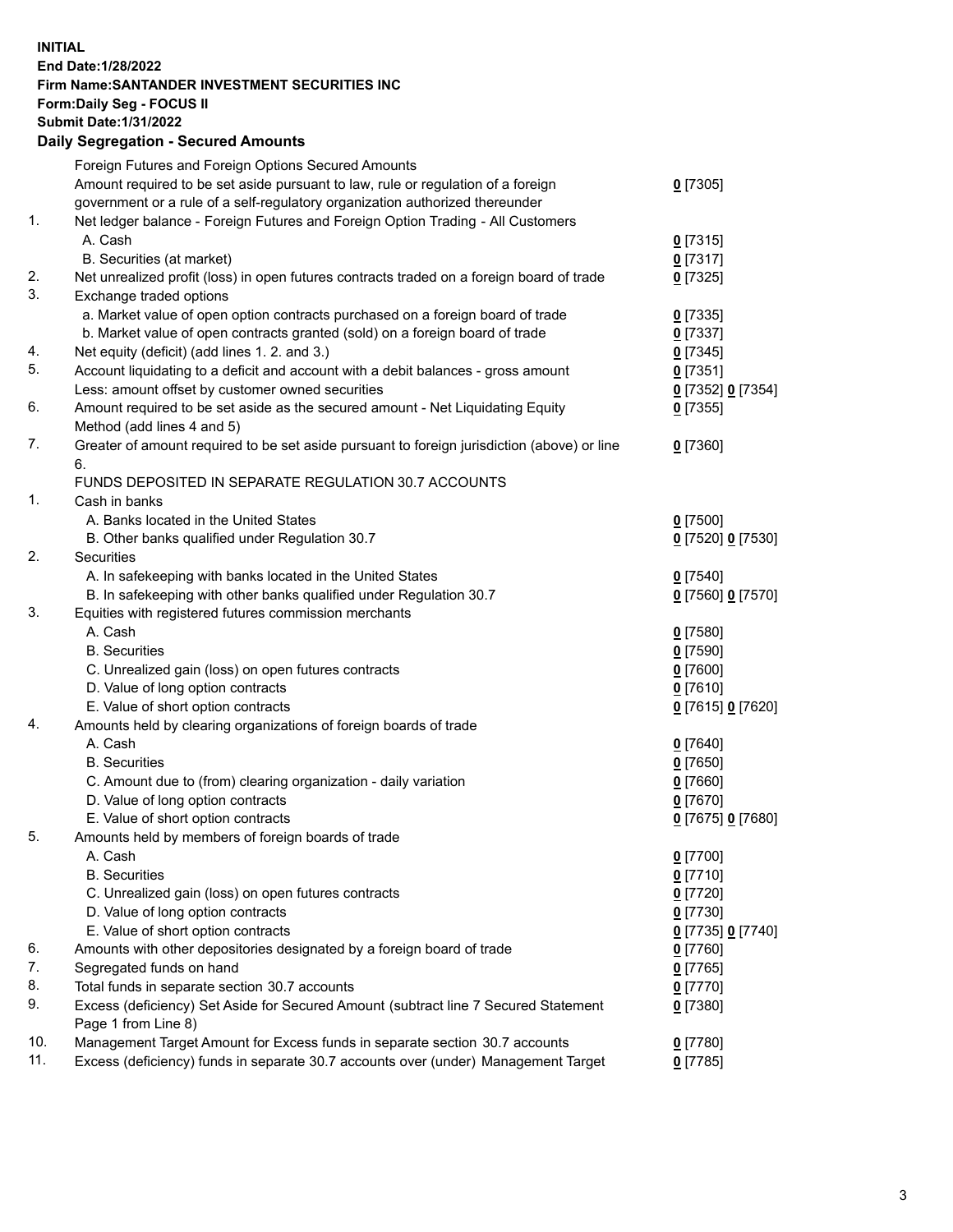| <b>INITIAL</b> |                                                                                     |                       |  |  |  |
|----------------|-------------------------------------------------------------------------------------|-----------------------|--|--|--|
|                | End Date: 1/28/2022                                                                 |                       |  |  |  |
|                | Firm Name: SANTANDER INVESTMENT SECURITIES INC                                      |                       |  |  |  |
|                | <b>Form:Daily Seg - FOCUS II</b>                                                    |                       |  |  |  |
|                | <b>Submit Date: 1/31/2022</b>                                                       |                       |  |  |  |
|                | Daily Segregation - Segregation Statement                                           |                       |  |  |  |
|                | SEGREGATION REQUIREMENTS(Section 4d(2) of the CEAct)                                |                       |  |  |  |
| 1.             | Net ledger balance                                                                  |                       |  |  |  |
|                | A. Cash                                                                             | 2,891,016,849 [7010]  |  |  |  |
|                | B. Securities (at market)                                                           | $0$ [7020]            |  |  |  |
| 2.             | Net unrealized profit (loss) in open futures contracts traded on a contract market  | $-633,840,167$ [7030] |  |  |  |
| 3.             | Exchange traded options                                                             |                       |  |  |  |
|                | A. Add market value of open option contracts purchased on a contract market         | 114,222,158 [7032]    |  |  |  |
|                | B. Deduct market value of open option contracts granted (sold) on a contract market | $-36,505,302$ [7033]  |  |  |  |
| 4.             | Net equity (deficit) (add lines 1, 2 and 3)                                         | 2,334,893,538 [7040]  |  |  |  |
| 5.             | Accounts liquidating to a deficit and accounts with                                 |                       |  |  |  |
|                | debit balances - gross amount                                                       | $0$ [7045]            |  |  |  |
|                | Less: amount offset by customer securities                                          | 0 [7047] 0 [7050]     |  |  |  |
| 6.             | Amount required to be segregated (add lines 4 and 5)                                | 2,334,893,538 [7060]  |  |  |  |
|                | FUNDS IN SEGREGATED ACCOUNTS                                                        |                       |  |  |  |
| 7.             | Deposited in segregated funds bank accounts                                         |                       |  |  |  |
|                | A. Cash                                                                             | 220,032,054 [7070]    |  |  |  |
|                | B. Securities representing investments of customers' funds (at market)              | $0$ [7080]            |  |  |  |
|                | C. Securities held for particular customers or option customers in lieu of cash (at | $0$ [7090]            |  |  |  |
|                | market)                                                                             |                       |  |  |  |
| 8.             | Margins on deposit with derivatives clearing organizations of contract markets      |                       |  |  |  |
|                | A. Cash                                                                             | 2,050,169,356 [7100]  |  |  |  |
|                | B. Securities representing investments of customers' funds (at market)              | $0$ [7110]            |  |  |  |
|                | C. Securities held for particular customers or option customers in lieu of cash (at | $0$ [7120]            |  |  |  |
|                | market)                                                                             |                       |  |  |  |
| 9.             | Net settlement from (to) derivatives clearing organizations of contract markets     | 58,889,022 [7130]     |  |  |  |
| 10.            | Exchange traded options                                                             |                       |  |  |  |
|                | A. Value of open long option contracts                                              | 114,222,158 [7132]    |  |  |  |
|                | B. Value of open short option contracts                                             | $-36,505,302$ [7133]  |  |  |  |
| 11.            | Net equities with other FCMs                                                        |                       |  |  |  |
|                | A. Net liquidating equity                                                           | $0$ [7140]            |  |  |  |
|                | B. Securities representing investments of customers' funds (at market)              | $0$ [7160]            |  |  |  |
|                | C. Securities held for particular customers or option customers in lieu of cash (at | $0$ [7170]            |  |  |  |
|                | market)                                                                             |                       |  |  |  |
| 12.            | Segregated funds on hand                                                            | $0$ [7150]            |  |  |  |
| 13.            | Total amount in segregation (add lines 7 through 12)                                | 2,406,807,288 [7180]  |  |  |  |
| 14.            | Excess (deficiency) funds in segregation (subtract line 6 from line 13)             | 71,913,750 [7190]     |  |  |  |
| 15.            | Management Target Amount for Excess funds in segregation                            | 70,000,000 [7194]     |  |  |  |
| 16.            | Excess (deficiency) funds in segregation over (under) Management Target Amount      | 1,913,750 [7198]      |  |  |  |
|                | <b>Excess</b>                                                                       |                       |  |  |  |